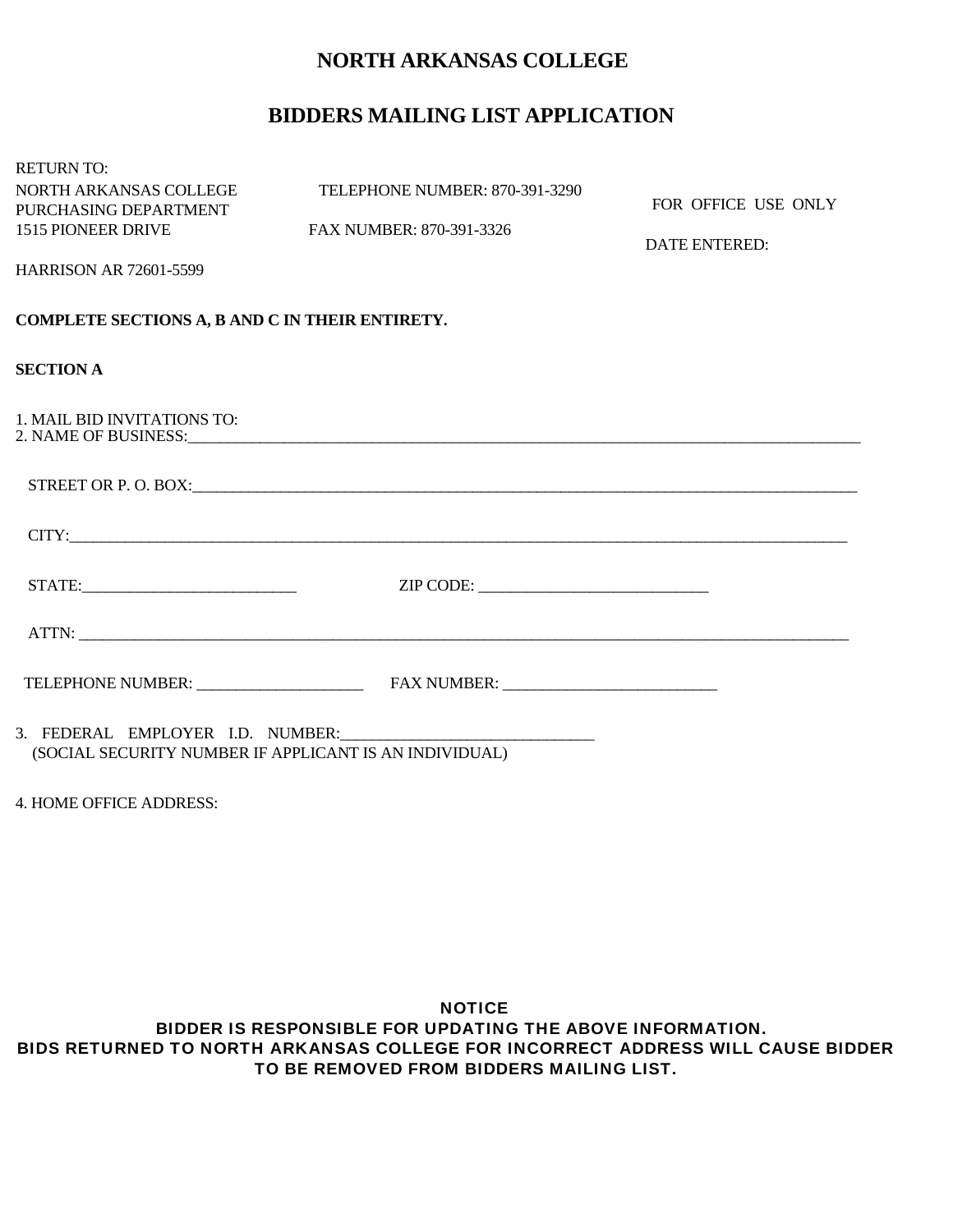5. TYPE OF ORGANIZATION \_\_\_INDIVIDUAL \_\_\_PARTNERSHIP \_\_\_CORPORATION DATE OF INCORPORATION WHICH STATE 6. TYPE OF BUSINESS \_\_\_MANUFACTURER OF PRODUCTS \_\_<br>\_\_FACTORY REPRESENTATIVE \_\_\_SERVICE ESTABLISHMENT \_\_\_INSURANCE AGENT OR COMPANY \_\_\_JOBBER \_\_\_WHOLESALER \_\_\_RETAILER 7. OWNERSHIP OF BUSINESS \_\_\_WHITE, NOT HISPANIC \_\_\_HISPANIC \_\_\_AMERICAN INDIAN OR ALASKAN NATIVE \_\_\_ ASIAN OR PACIFIC ISLANDER

8. DO YOU QUALIFY AS A SMALL BUSINESS? \_\_\_\_\_\_\_\_\_\_\_\_\_\_\_\_

9. HOW LONG IN PRESENT BUSINESS? \_\_\_\_\_\_\_\_\_\_\_\_\_\_\_\_\_\_\_\_\_\_ IF TIME PERIOD DOES NOT COINCIDE WITH DATE OF INCORPORATION (RESPONSE IN #5 ABOVE), ATTACH SEPARATE SHEET WITH EXPLANATION.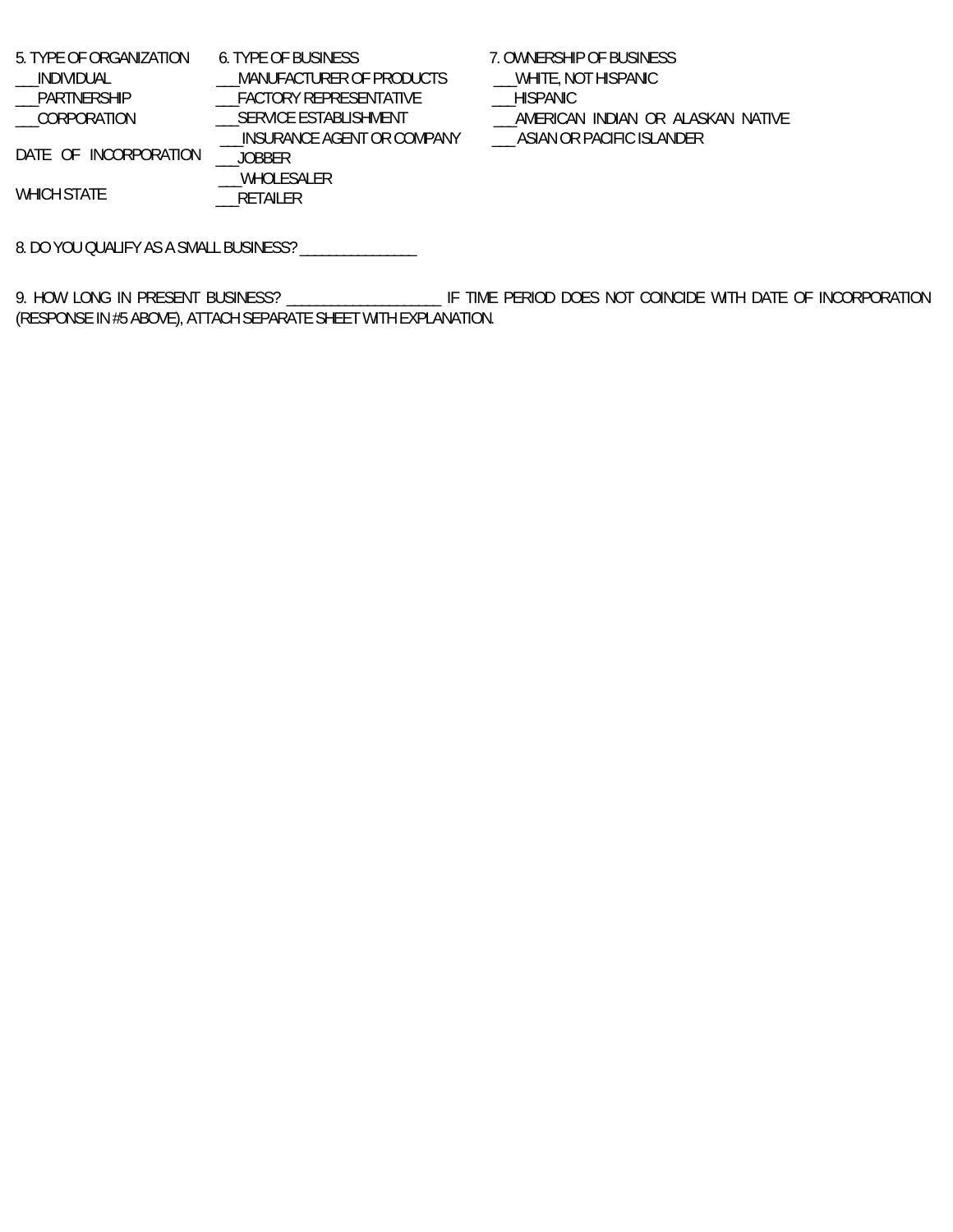- 10. (A) HAVE YOU AND/OR ANY INDIVIDUALS SERVING AS OFFICERS, KEY EMPLOYEES, PRINCIPALS, OR PARTNERS IN YOUR CURRENT BUSINESS, OR YOU AND/OR THE ABOVE MENTIONED INDIVIDUALS EMPLOYED IN ANY PREVIOUS BUSINESS ENTITIES, BEEN SUSPENDED OR DEBARRED FROM ANY STATE, CITY, COUNTY, FEDERAL OR OTHER GOVERNMENTAL ENTITY?
	- (B) HAS ANYONE FILED A COMPLAINT AGAINST YOU OR OTHERS LISTED IN (A) ABOVE OR YOUR MERCHANDISE OR SERVICE?
	- (C) HAS A PERFORMANCE PENALTY EVER BEEN ASSESSED AGAINST YOU OR OTHERS LISTED IN (A) ABOVE? \_\_\_\_\_\_\_\_\_

IF YOUR RESPONSE WAS YES TO #10 (A), (B), OR (C) ATTACH A SEPARATE SHEET WITH EXPLANATION.

PERSON AUTHORIZED TO SIGN BIDS. THIS LIST MUST BE MANUALLY SIGNED IN INK AND KEPT CURRENT.

| <b>SIGNATURE</b>                      | <b>NAME</b>    | <b>TITLE</b>                                                                                                                                                                                                  | <b>TELEPHONE NUMBER</b> |
|---------------------------------------|----------------|---------------------------------------------------------------------------------------------------------------------------------------------------------------------------------------------------------------|-------------------------|
| <b>SIGNATURE</b>                      | NAME           | <b>TITLE</b>                                                                                                                                                                                                  | <b>TELEPHONE NUMBER</b> |
| <b>SECTION B</b>                      |                |                                                                                                                                                                                                               |                         |
| 1. NET WORTH OF BUSINESS:             |                |                                                                                                                                                                                                               |                         |
| <b>BALANCE SHEET.</b>                 |                | 2. DUN AND BRADSTREET FINANCIAL RATING OF BUSINESS: ________________________________. IF BUSINESS IS NOT<br>RATED BY DUN AND BRADSTREET, YOU ARE REQUIRED TO ATTACH A COPY OF A RECENT (WITHIN THE LAST YEAR) |                         |
|                                       |                | 3. APPROXIMATE INVENTORY NORMALLY STOCKED: \$                                                                                                                                                                 |                         |
| 4. REFERENCE (LIST NAME AND ADDRESS): |                |                                                                                                                                                                                                               |                         |
|                                       |                | A. OTHER GOVERNMENTAL UNITS OR BUSINESSES THAT YOU HAVE SOLD TO OR SERVICED. (LIST AT LEAST THREE)                                                                                                            |                         |
| <b>NAME</b>                           | <b>ADDRESS</b> | CITY, STATE, ZIP                                                                                                                                                                                              |                         |
|                                       |                |                                                                                                                                                                                                               |                         |
|                                       |                |                                                                                                                                                                                                               |                         |
|                                       |                |                                                                                                                                                                                                               |                         |

B. BANK(S) & ACCOUNT NUMBER(S) OR CONTACT PERSON(S):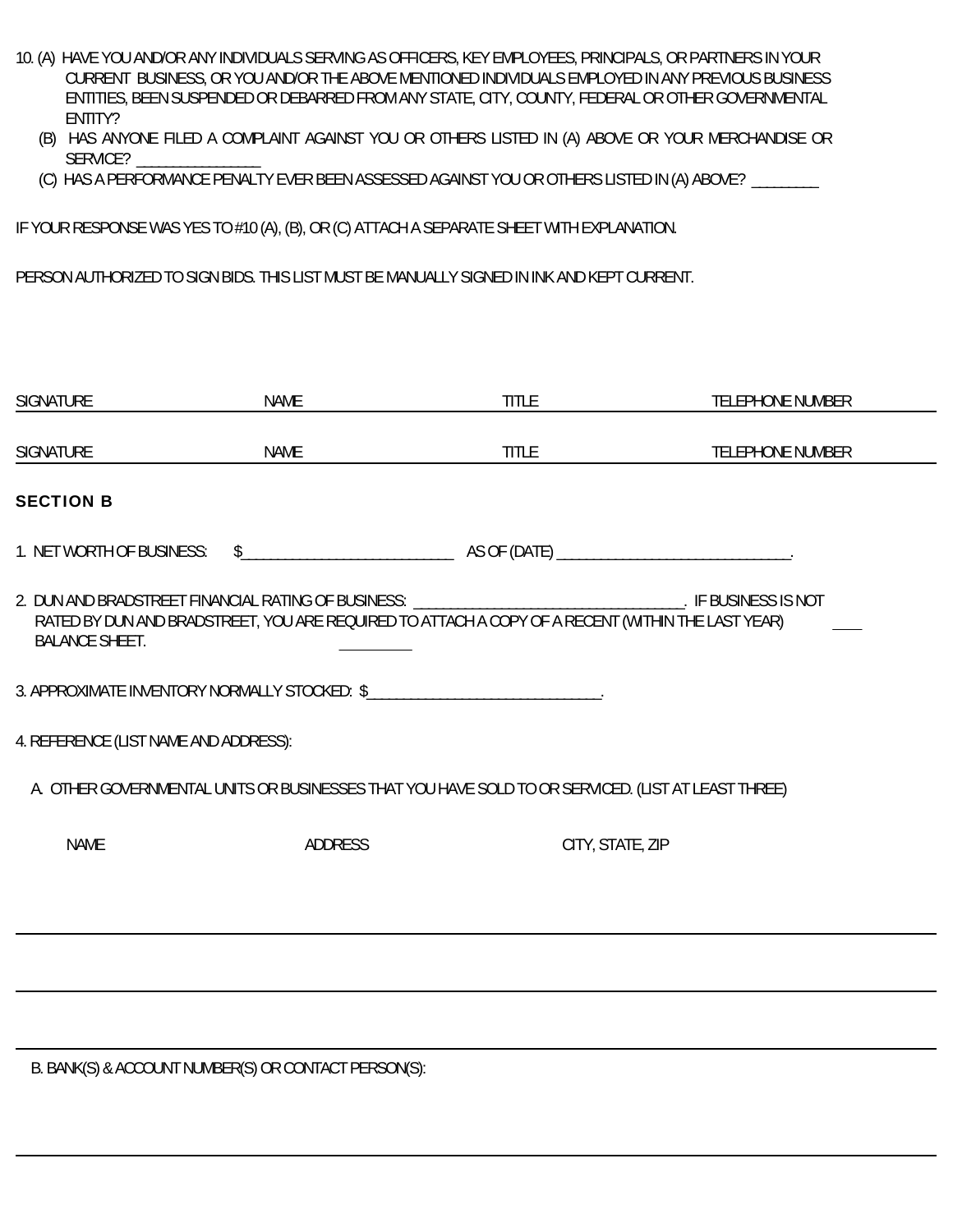5. ATTACH ANY ADDITIONAL INFORMATION THAT YOU WOULD LIKE TO BE CONSIDERED IN DETERMINING YOUR ELIGIBILITY TO BE PLACE ON THE BIDDERS LIST. FACTORS THAT ARE RELEVANT INCLUDE EVIDENCE OF EXPERIENCE, FINANCIAL CAPABILITY, AND QUALITY OF PERFORMANCE.

### SECTION C

FROM THE ATTACHED COMMODITY CLASS INDEX, SELECT ONLY THOSE CLASSES AND SUB-CLASSES THAT YOU CAN FURNISH. APPLICATIONS WILL NOT BE ACCEPTED THAT SHOW ONLY COMMODITY CLASS, SUB-CLASS RANGES, OR COMMODITY DESCRIPTIONS; ALL SUB-CLASSES MUST BE INDICATED.

#### EXAMPLE: CLASS 060 SUB-CLASS 03, 12,42, 83

THIS EXAMPLE SHOWS A REQUEST TO BE PLACED ON BIDDERS LISTS FOR ANTI-FREEZE, BATTERIES, FILTERS, AND SHOCK ABSORBERS. SEE PAGE 3 OF COMMODITY CLASS INDEX.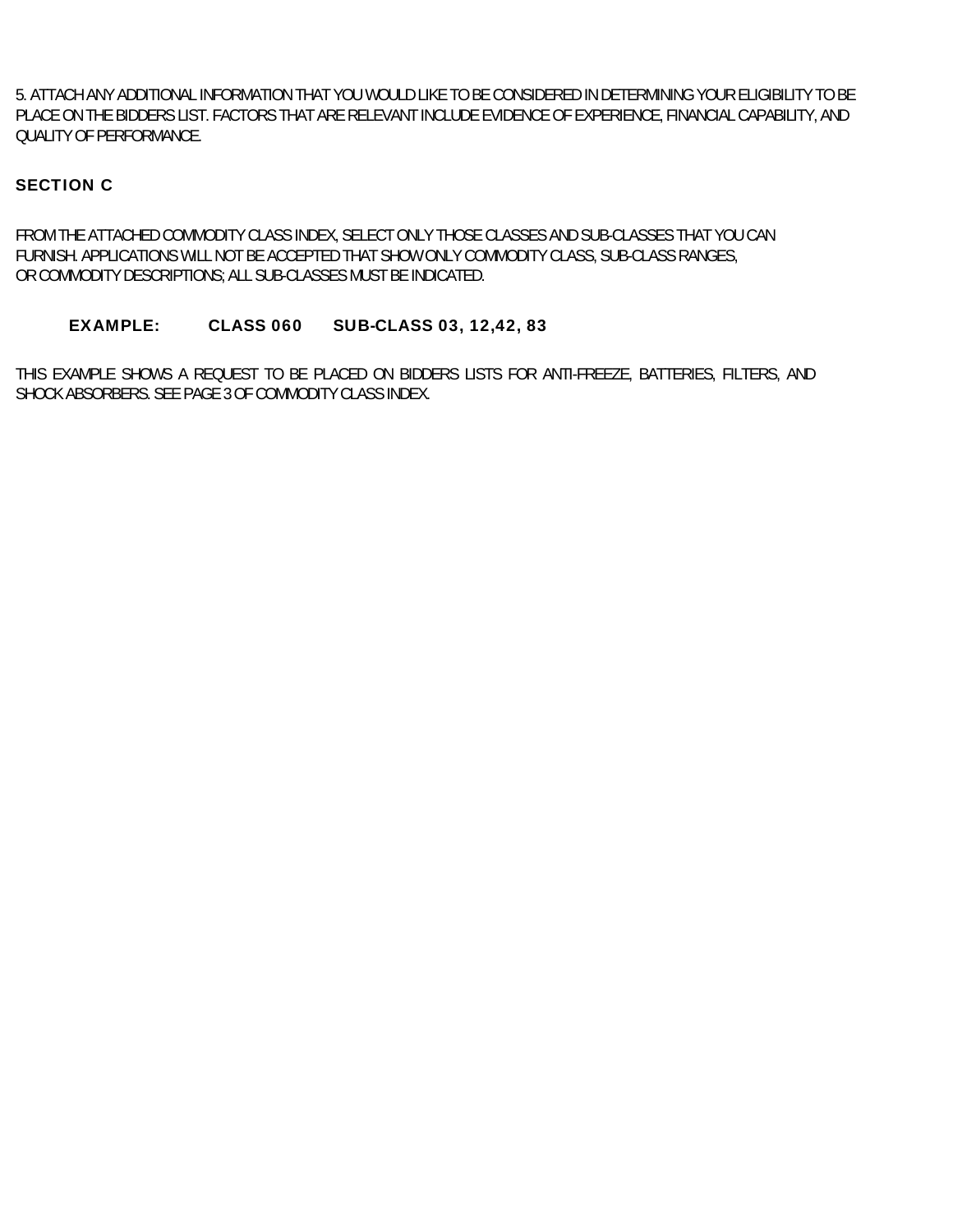NORTH ARKANSAS COLLEGE WILL BE RESPONSIBLE ONLY FOR ORDERS PLACED BY THE PURCHASING DEPARTMENT. COMPANIES THAT ACCEPT ORDERS FROM NORTH ARKANSAS COLLEGE PERSONNEL, WITHOUT AN OFFICIAL PURCHASE ORDER, MUST LOOK TO THE INDIVIDUAL FOR PAYMENT.

I, THE UNDERSIGNED HEREBY CERTIFY THAT THE ABOVE FOREGOING INFORMATION IS CORRECT AND AGREE TO FAITHFULLY ABIDE BY THE PURCHASING LAWS OF THE STATE OF ARKANSAS AND THE REGULATIONS OF THE DEPARTMENT OF FINANCE & ADMINISTRATION NOW IN EFFECT AND ANY SUBSEQUENT REVISIONS THEREOF.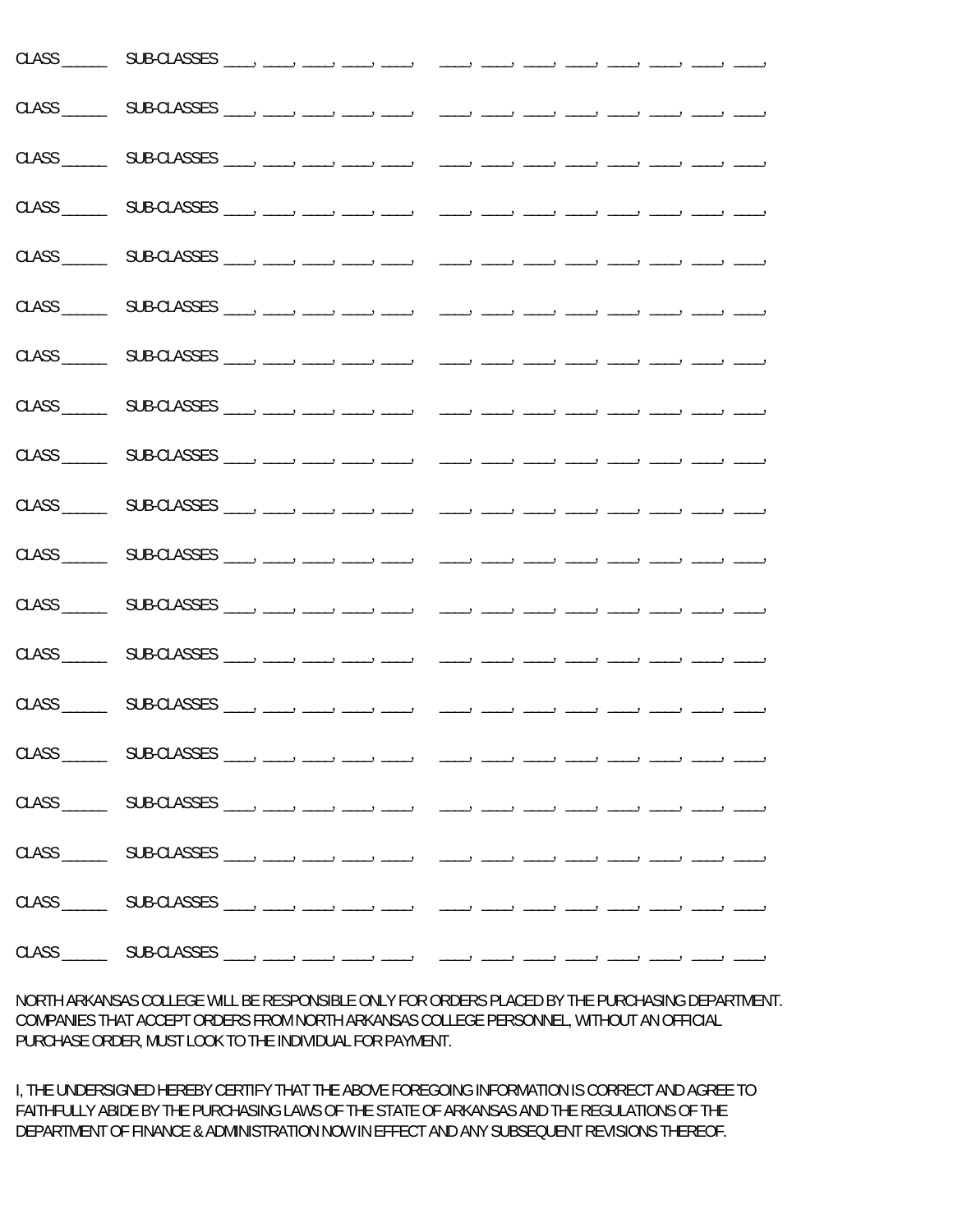## I ALSO UNDERSTAND THAT MY FAILURE TO SUBMIT A RESPONSE TO THREE (3) BID INVITATIONS ON ANY ONE CLASS OR SUB-CLASS MAY CAUSE NORTH ARKANSAS COLLEGE TO DISCONTINUE SENDING BID INVITATIONS TO ME FOR THAT CLASS OR SUB-CLASS.

SIGNATURE:

NAME (TYPE OR PRINTED):

TITLE (TYPED OR PRINTED): \_\_\_\_\_\_\_\_\_\_\_\_\_\_\_\_\_\_\_\_\_\_\_\_\_\_\_\_\_\_\_\_\_\_\_\_\_\_\_\_\_\_\_\_\_\_\_\_\_\_\_\_\_\_\_\_\_\_\_\_\_\_\_\_\_\_\_\_

DATE: